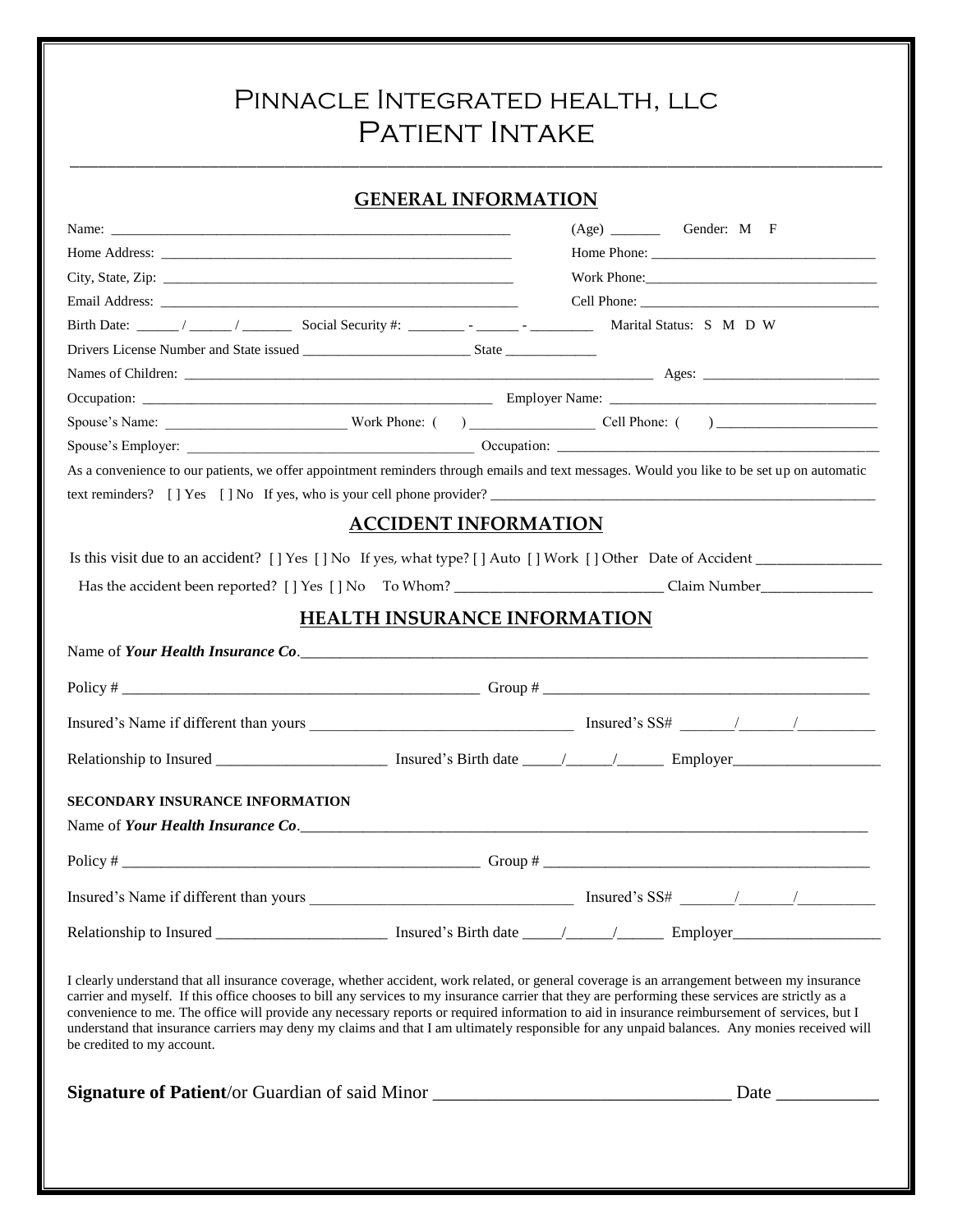|                                                                                                                                                                                                                                                                         |                                                                                                                                                                                                                                                                  | <b>HEALTH HISTORY</b>                                                                                                                                                                                                                                                                |                                                                                                                                                                                                                                                                                                               |                                                                                                                                                                                                                                         |
|-------------------------------------------------------------------------------------------------------------------------------------------------------------------------------------------------------------------------------------------------------------------------|------------------------------------------------------------------------------------------------------------------------------------------------------------------------------------------------------------------------------------------------------------------|--------------------------------------------------------------------------------------------------------------------------------------------------------------------------------------------------------------------------------------------------------------------------------------|---------------------------------------------------------------------------------------------------------------------------------------------------------------------------------------------------------------------------------------------------------------------------------------------------------------|-----------------------------------------------------------------------------------------------------------------------------------------------------------------------------------------------------------------------------------------|
|                                                                                                                                                                                                                                                                         |                                                                                                                                                                                                                                                                  |                                                                                                                                                                                                                                                                                      |                                                                                                                                                                                                                                                                                                               |                                                                                                                                                                                                                                         |
|                                                                                                                                                                                                                                                                         |                                                                                                                                                                                                                                                                  | Please check to indicate if you are currently experiencing any of the following conditions:                                                                                                                                                                                          |                                                                                                                                                                                                                                                                                                               |                                                                                                                                                                                                                                         |
| $\Box$ Neck Pain/Stiffness<br>$\Box$ Back Pain/Stiffness<br>$\Box$ Arm/Hand Pain<br>$\Box$ Leg/Knee Pain<br>$\Box$ Headaches<br>$\Box$ Dizziness<br>$\Box$ Asthma                                                                                                       | $\Box$ Pins/Needles in Arms<br>$\Box$ Pins/Needles in Legs<br>$\Box$ Fatigue<br>$\Box$ Sleeping Difficulties<br>$\Box$ Loss of Smell<br>$\Box$ Allergies<br>$\Box$ Blurred Vision                                                                                | $\Box$ Light Bothers Eyes<br>$\Box$ Depression<br>$\Box$ Nervousness<br>$\Box$ Tension<br>$\Box$ Cold Sweats<br>$\Box$ Stomach Problems<br>$\Box$ Night Pain                                                                                                                         | $\Box$ Sudden Weight Loss<br>□ Loss of Taste<br>$\Box$ Loss of Memory<br>$\Box$ Jaw Problems<br>$\Box$ Constipation<br>$\Box$ Shortness of Breath<br>$\Box$ Bowel/Bladder Changes                                                                                                                             | □ Nausea<br>$\Box$ Cold Feet<br>$\Box$ Chest Pain<br>$\Box$ Fever<br>$\Box$ Fainting<br>$\Box$ Eczema                                                                                                                                   |
| Please check to indicate if you have ever had any of the following:                                                                                                                                                                                                     |                                                                                                                                                                                                                                                                  |                                                                                                                                                                                                                                                                                      |                                                                                                                                                                                                                                                                                                               |                                                                                                                                                                                                                                         |
| $\Box$ Aids/HIV<br>$\Box$ Alcoholism<br>$\Box$ Allergy Shots<br>$\Box$ Anemia<br>$\Box$ Anorexia<br>$\Box$ Appendicitis<br>$\Box$ Arthritis<br>$\Box$ Asthma<br>$\Box$ Bleeding Disorders<br>$\Box$ Breast Lump<br>$\Box$ Bronchitis<br>$\Box$ Bulimia<br>$\Box$ Cancer | $\Box$ Cataracts<br>$\Box$ Chemical Dependency<br>$\Box$ Chicken Pox<br>$\Box$ Diabetes<br>$\Box$ Emphysema<br>$\Box$ Epilepsy<br>$\Box$ Fractures<br>$\Box$ Glaucoma<br>$\Box$ Goiter<br>□ Gonorrhea<br>$\Box$ Gout<br>$\Box$ Heart Disease<br>$\Box$ Hepatitis | $\Box$ Hernia<br>$\Box$ Herniated Disc<br>$\Box$ Herpes<br>$\Box$ High Cholesterol<br>Kidney Disease<br>$\Box$ Liver Disease<br>$\Box$ Measles<br>$\Box$ Migraines<br>$\Box$ Miscarriage<br>$\Box$ Mononucleosis<br>$\Box$ Multiple Sclerosis<br>$\Box$ Mumps<br>$\Box$ Osteoporosis | $\Box$ Pacemaker<br>□ Parkinson's Disease<br>$\Box$ Pinched Nerve<br>$\Box$ Pneumonia<br>$\Box$ Polio<br>$\Box$ Prostate Problems<br>$\Box$ Prosthesis<br>$\Box$ Psychiatric Care<br>$\Box$ Rheumatoid Arthritis<br>$\Box$ Rheumatic Fever<br>$\Box$ Scarlet Fever<br>$\Box$ Stroke<br>$\Box$ Suicide Attempt | $\Box$ Thyroid Problems<br>$\Box$ Tonsillitis<br>$\Box$ Tuberculosis<br>$\Box$ Tumors/Growths<br>$\Box$ Typhoid Fever<br>$\Box$ Ulcers<br>$\Box$ Vaginal Infections<br>$\Box$ Venereal Disease<br>$\Box$ Whooping Cough<br>$\Box$ Other |
| Are you currently pregnant? $\Box$ Yes $\Box$ No                                                                                                                                                                                                                        |                                                                                                                                                                                                                                                                  |                                                                                                                                                                                                                                                                                      |                                                                                                                                                                                                                                                                                                               |                                                                                                                                                                                                                                         |
|                                                                                                                                                                                                                                                                         |                                                                                                                                                                                                                                                                  |                                                                                                                                                                                                                                                                                      |                                                                                                                                                                                                                                                                                                               |                                                                                                                                                                                                                                         |
|                                                                                                                                                                                                                                                                         |                                                                                                                                                                                                                                                                  |                                                                                                                                                                                                                                                                                      |                                                                                                                                                                                                                                                                                                               |                                                                                                                                                                                                                                         |
|                                                                                                                                                                                                                                                                         |                                                                                                                                                                                                                                                                  |                                                                                                                                                                                                                                                                                      |                                                                                                                                                                                                                                                                                                               |                                                                                                                                                                                                                                         |
|                                                                                                                                                                                                                                                                         |                                                                                                                                                                                                                                                                  |                                                                                                                                                                                                                                                                                      |                                                                                                                                                                                                                                                                                                               |                                                                                                                                                                                                                                         |
|                                                                                                                                                                                                                                                                         |                                                                                                                                                                                                                                                                  |                                                                                                                                                                                                                                                                                      |                                                                                                                                                                                                                                                                                                               |                                                                                                                                                                                                                                         |
|                                                                                                                                                                                                                                                                         |                                                                                                                                                                                                                                                                  |                                                                                                                                                                                                                                                                                      |                                                                                                                                                                                                                                                                                                               |                                                                                                                                                                                                                                         |
|                                                                                                                                                                                                                                                                         |                                                                                                                                                                                                                                                                  | Contraindications: A few Procedures in the office should be avoided if patients have certain conditions.                                                                                                                                                                             |                                                                                                                                                                                                                                                                                                               |                                                                                                                                                                                                                                         |
| Please CHECK if you have any of the following:                                                                                                                                                                                                                          |                                                                                                                                                                                                                                                                  |                                                                                                                                                                                                                                                                                      |                                                                                                                                                                                                                                                                                                               |                                                                                                                                                                                                                                         |
| $\Box$ A pacemaker                                                                                                                                                                                                                                                      | $\square$ Suffer from blood clots                                                                                                                                                                                                                                |                                                                                                                                                                                                                                                                                      | $\Box$ Knee/hip replacement $\Box$ Local or systemic infection $\Box$ Egg allergy                                                                                                                                                                                                                             |                                                                                                                                                                                                                                         |
| □ Corticosteroid or Local Anesthetic Allergy                                                                                                                                                                                                                            |                                                                                                                                                                                                                                                                  |                                                                                                                                                                                                                                                                                      |                                                                                                                                                                                                                                                                                                               |                                                                                                                                                                                                                                         |
|                                                                                                                                                                                                                                                                         |                                                                                                                                                                                                                                                                  |                                                                                                                                                                                                                                                                                      | Is there a family history of any of the following conditions? (Indicate family member including parents, grandparents & siblings)                                                                                                                                                                             |                                                                                                                                                                                                                                         |
| $\Box$ Heart Disease $\_\_\_\_\_\_\_\_\_\_\_\_\_\_\_\_\_\_\_\_\_\_\_\_\_\_\_\_\_$                                                                                                                                                                                       |                                                                                                                                                                                                                                                                  |                                                                                                                                                                                                                                                                                      |                                                                                                                                                                                                                                                                                                               |                                                                                                                                                                                                                                         |
| $\Box$ Cancer                                                                                                                                                                                                                                                           |                                                                                                                                                                                                                                                                  |                                                                                                                                                                                                                                                                                      |                                                                                                                                                                                                                                                                                                               | $\Box$ Other                                                                                                                                                                                                                            |
|                                                                                                                                                                                                                                                                         |                                                                                                                                                                                                                                                                  |                                                                                                                                                                                                                                                                                      |                                                                                                                                                                                                                                                                                                               |                                                                                                                                                                                                                                         |
|                                                                                                                                                                                                                                                                         |                                                                                                                                                                                                                                                                  |                                                                                                                                                                                                                                                                                      |                                                                                                                                                                                                                                                                                                               |                                                                                                                                                                                                                                         |
|                                                                                                                                                                                                                                                                         |                                                                                                                                                                                                                                                                  | Do your work activities mostly involve: $\Box$ Sitting $\Box$ Standing $\Box$ Light Labor $\Box$ Heavy Labor                                                                                                                                                                         |                                                                                                                                                                                                                                                                                                               |                                                                                                                                                                                                                                         |
| What is your daily/weekly intake of the following:                                                                                                                                                                                                                      |                                                                                                                                                                                                                                                                  |                                                                                                                                                                                                                                                                                      |                                                                                                                                                                                                                                                                                                               |                                                                                                                                                                                                                                         |
|                                                                                                                                                                                                                                                                         |                                                                                                                                                                                                                                                                  |                                                                                                                                                                                                                                                                                      | Caffeine_____________ cups/day Alcohol ___________ drinks/week Energy Drinks__________ cups/day Cigarettes__________ packs/day                                                                                                                                                                                |                                                                                                                                                                                                                                         |
| to my health.                                                                                                                                                                                                                                                           |                                                                                                                                                                                                                                                                  |                                                                                                                                                                                                                                                                                      | I hereby certify that the above questions were answered accurately. I understand that providing incorrect information can be dangerous                                                                                                                                                                        |                                                                                                                                                                                                                                         |
|                                                                                                                                                                                                                                                                         |                                                                                                                                                                                                                                                                  |                                                                                                                                                                                                                                                                                      |                                                                                                                                                                                                                                                                                                               | Date                                                                                                                                                                                                                                    |
|                                                                                                                                                                                                                                                                         |                                                                                                                                                                                                                                                                  |                                                                                                                                                                                                                                                                                      |                                                                                                                                                                                                                                                                                                               |                                                                                                                                                                                                                                         |
|                                                                                                                                                                                                                                                                         |                                                                                                                                                                                                                                                                  |                                                                                                                                                                                                                                                                                      |                                                                                                                                                                                                                                                                                                               |                                                                                                                                                                                                                                         |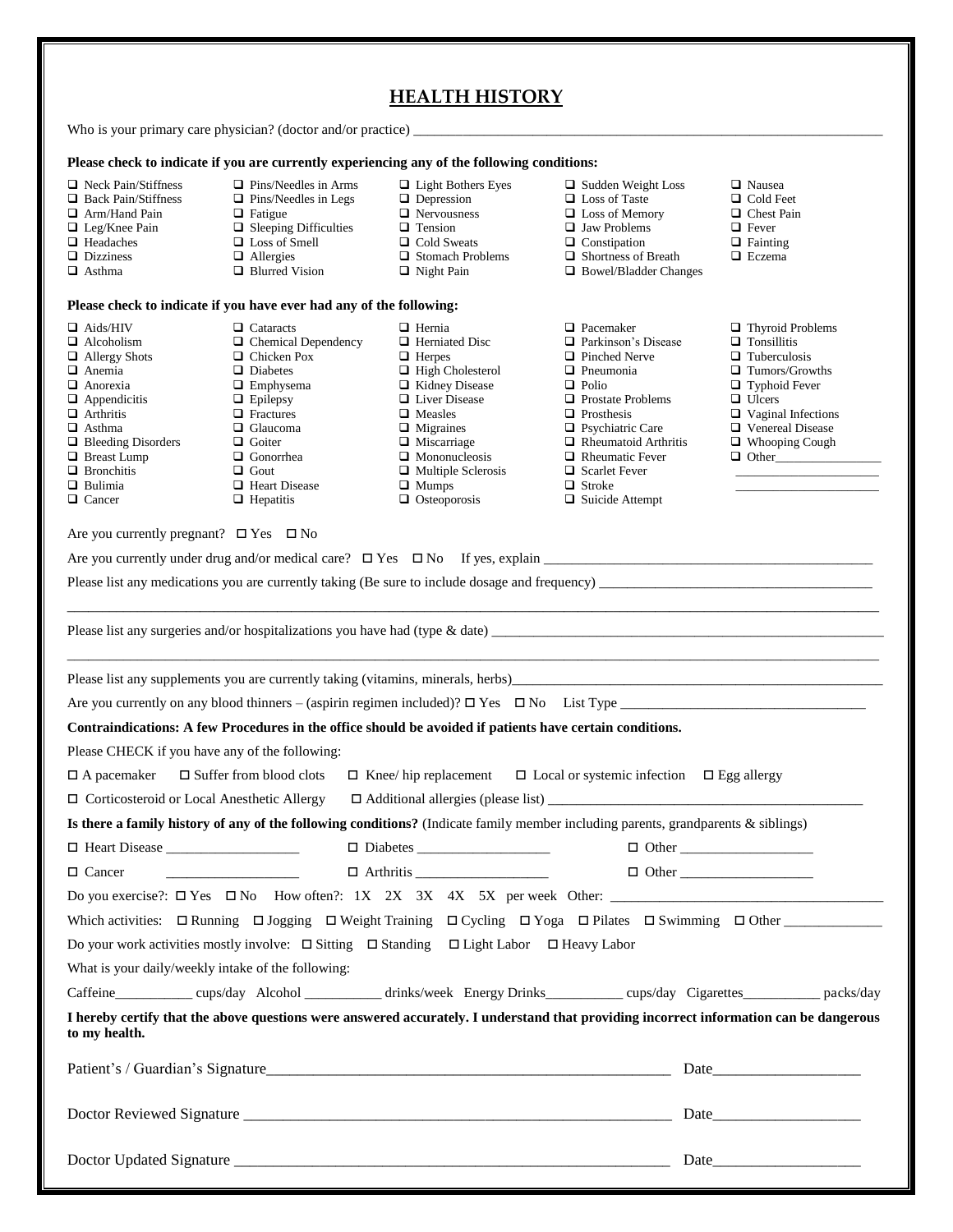# **RADIOGRAPH CONSENT**

Our consultation and examination may indicate that x-rays are necessary to accurately diagnose and analyze your condition.

By signing below, you give your consent to allow Pinnacle Integrated Health, LLC and its representatives, as deemed by the examining physician to take radiographs of your spine and/or extremities.

I also hereby declare that to my knowledge that I am not pregnant (Initial)

Signature of Patient/or Guardian of said Minor \_\_\_\_\_\_\_\_\_\_\_\_\_\_\_\_\_\_\_\_\_\_\_\_\_\_\_\_\_\_\_\_\_\_ Date \_\_\_\_\_\_\_\_\_\_\_\_\_\_\_\_\_\_\_\_\_\_\_

# **AUTHORIZATION OF CARE**

This clinic will attempt to identify and diagnose any ailments you may have that may be corrected through physical medicine, massage therapy, chiropractic care, and/or active/passive rehabilitation. If any condition or disease appears to be present out of our scope of practice, we will refer you to an appropriate physician to diagnose and/or treat that condition. The clinical procedures performed are usually beneficial and seldom cause any problem. In rare cases, underlying physical defects, deformities or pathologies may render the patient susceptible for injury. The doctor, of course, will not provide specific healthcare if he/she is aware that such care may be contraindicated. It is the responsibility of the patient to make it known these things which otherwise might not come to the attention of the physician (deformities, illnesses, etc). I agree to settle any claim or dispute I may have against or with any of these persons or entities, whether related to the prescribed care or not, by binding arbitration under the current malpractice terms which can be obtained by written request.

Patient's / Guardian's Signature\_\_\_\_\_\_\_\_\_\_\_\_\_\_\_\_\_\_\_\_\_\_\_\_\_\_\_\_\_\_\_\_\_\_\_\_\_\_\_\_\_\_\_\_\_\_\_\_\_\_\_\_ Date\_\_\_\_\_\_\_\_\_\_\_\_\_\_\_\_\_\_\_

# **FINANCIAL AUTHORIZATION**

I also clearly understand that if I do not follow the Doctors and/or physician's specific recommendations at this clinic that I will not receive the full benefit from these programs, and that if I terminate my care prematurely that all fees incurred will be due and payable at that time. I authorize the assignment of all insurance benefits be directed to the Doctor and/or physician for all services rendered. I understand in the event my account goes to collections, I am responsible for any and all collections fees.

I understand that I am financially responsible for all fees incurred for the services provided, regardless of any applicable insurance or benefit payments, and I agree to ensure full payment. I hereby authorize the doctor to release all medical information necessary to process this claim. I hereby authorize any plan administrator or fiduciary, insurer and my attorney to release to such doctor and clinic any and all plan documents, insurance policy and/or settlement information upon written request from such doctor and clinic in order to claim such medical benefits, reimbursement or any applicable remedies. I authorize the use of this signature on all my insurance and/or employee health benefits claim submissions.

**NAME OF GUARANTOR** (person responsible for guaranteeing payment for all services) **\_\_\_\_\_\_\_\_\_\_\_\_\_\_** 

This assignment will remain in effect until revoked by me in writing. A photocopy of this assignment is to be considered as valid as the original. I have read and fully understand this agreement.

| Patient's Name Printed | Date                                                      | Patient's signature                                                                                                                           | Date |
|------------------------|-----------------------------------------------------------|-----------------------------------------------------------------------------------------------------------------------------------------------|------|
| <b>Minors Name</b>     | Guardian/Spouse's Signature of Authorizing care for minor |                                                                                                                                               |      |
|                        |                                                           | I hereby authorize Pinnacle Integrated Health, LLC to administer care as deemed necessary to my child, a minor under the age of 18 years old. |      |
|                        |                                                           | <b>EMERGENCY CONTACT</b>                                                                                                                      |      |
| Name                   |                                                           | Work Phone                                                                                                                                    |      |
|                        |                                                           |                                                                                                                                               |      |
| Cell Phone             |                                                           |                                                                                                                                               |      |